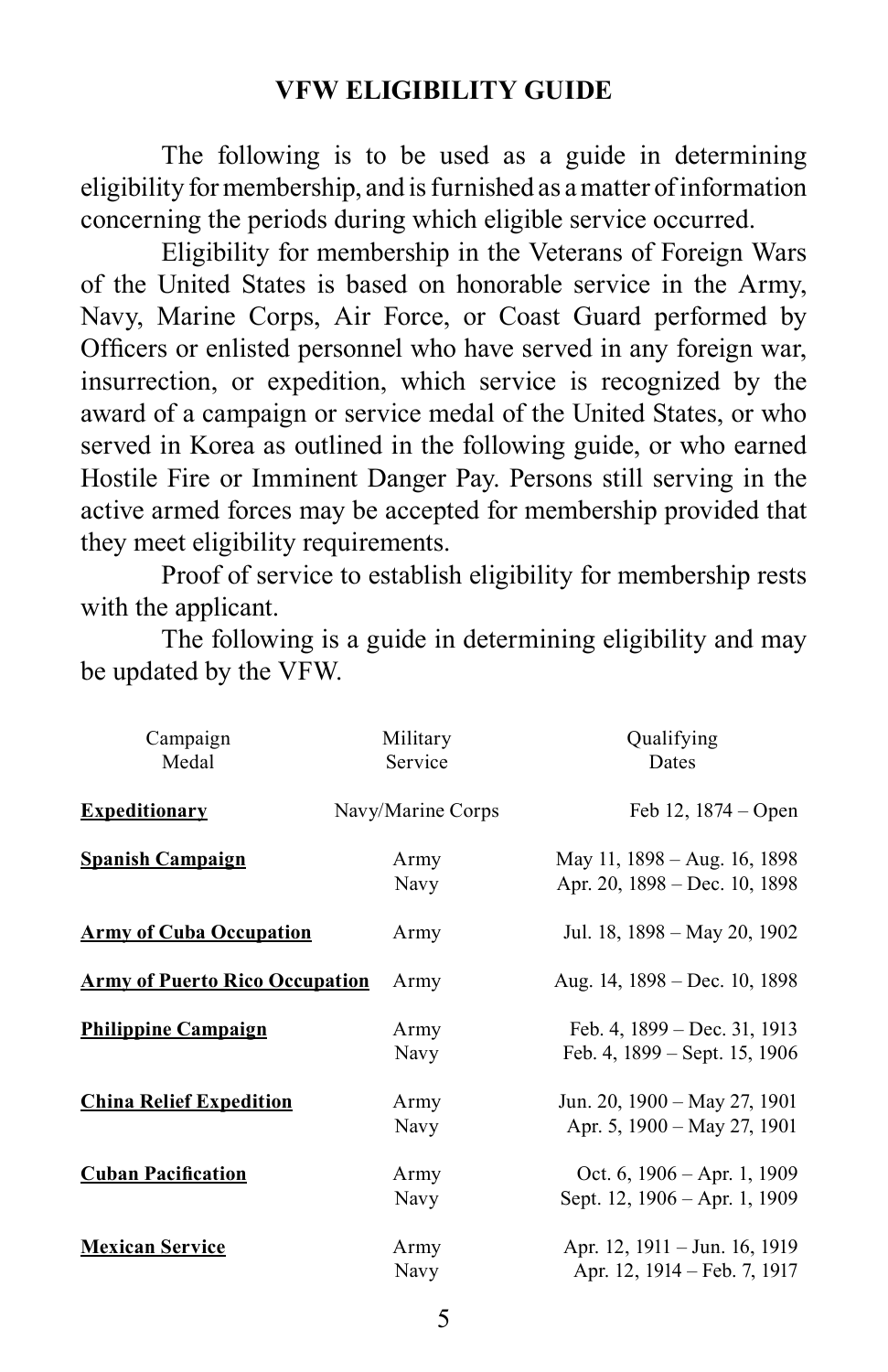| <b>First Nicaraguan Campaign</b>                                                                                              | Navy         | Jul. 29, 1912 – Nov. 14, 1912                                 |
|-------------------------------------------------------------------------------------------------------------------------------|--------------|---------------------------------------------------------------|
| <b>Haitian Campaign</b>                                                                                                       | Navy         | Jul. 9, 1915 – Dec. 6, 1915<br>Apr. 1, 1919 - Jun. 15, 1920   |
| <b>Dominican Campaign</b>                                                                                                     | Navy         | May 4, 1916 - Dec. 5, 1916                                    |
| <b>World War I Victory</b><br>(With battle or service clasp<br>incld. Siberia and European Russia)                            | Army<br>Navy | Apr. 6, 1917 – Apr. 1, 1920<br>Apr. 6, 1917 - Mar. 30, 1920   |
| <b>Army Occupation of Germany</b>                                                                                             | Army         | Nov. 12, 1918 – Jul. 11, 1923                                 |
| <b>Second Nicaraguan Campaign</b>                                                                                             | Navy         | Aug. 27, 1926 - Jan. 2, 1933                                  |
| <b>Yangtze Service</b>                                                                                                        | Navy         | Sept. 3, 1926 – Oct. 21, 1927<br>Mar. 1, 1930 – Dec. 31, 1932 |
| <b>China Service</b>                                                                                                          | Navy         | Jul. 7, 1937 – Sept. 7, 1939<br>Sept. 2, 1945 – Apr. 1, 1957  |
| <b>American Defense Service</b><br>(with Foreign Service clasp)                                                               | Army-Navy    | Sept. 8, 1939 – Dec. 7, 1941                                  |
| European-African-<br><b>Middle Eastern Campaign</b>                                                                           | Army-Navy    | Dec. 7, 1941 – Nov. 8, 1945                                   |
| <b>American Campaign</b><br>(30 consecutive or 60 non-<br>consecutive days of duty outside<br>continental limits of the U.S.) | Army-Navy    | Dec. 7, 1941 – Mar. 2, 1946                                   |
| <b>Asiatic-Pacific Campaign</b>                                                                                               | Army-Navy    | Dec. 7, 1941 – Mar. 2, 1946                                   |
| <b>Army of Occupation</b><br>(30 consecutive days of duty)                                                                    |              |                                                               |
| Italy                                                                                                                         |              | May 9, 1945 – Sept. 15, 1947                                  |
| Germany (except West Berlin)                                                                                                  |              | May 9, 1945 – May 5, 1955                                     |
| Korea                                                                                                                         |              | Sept. 3, 1945 – Jun. 29, 1949                                 |
| Japan                                                                                                                         |              | Sept. 3, 1945 – Apr. 27, 1952                                 |
| Austria                                                                                                                       |              | May 9, 1945 – Jul. 27, 1955                                   |
| Germany (West Berlin)                                                                                                         |              | May 9, 1945 – Oct. 2, 1990                                    |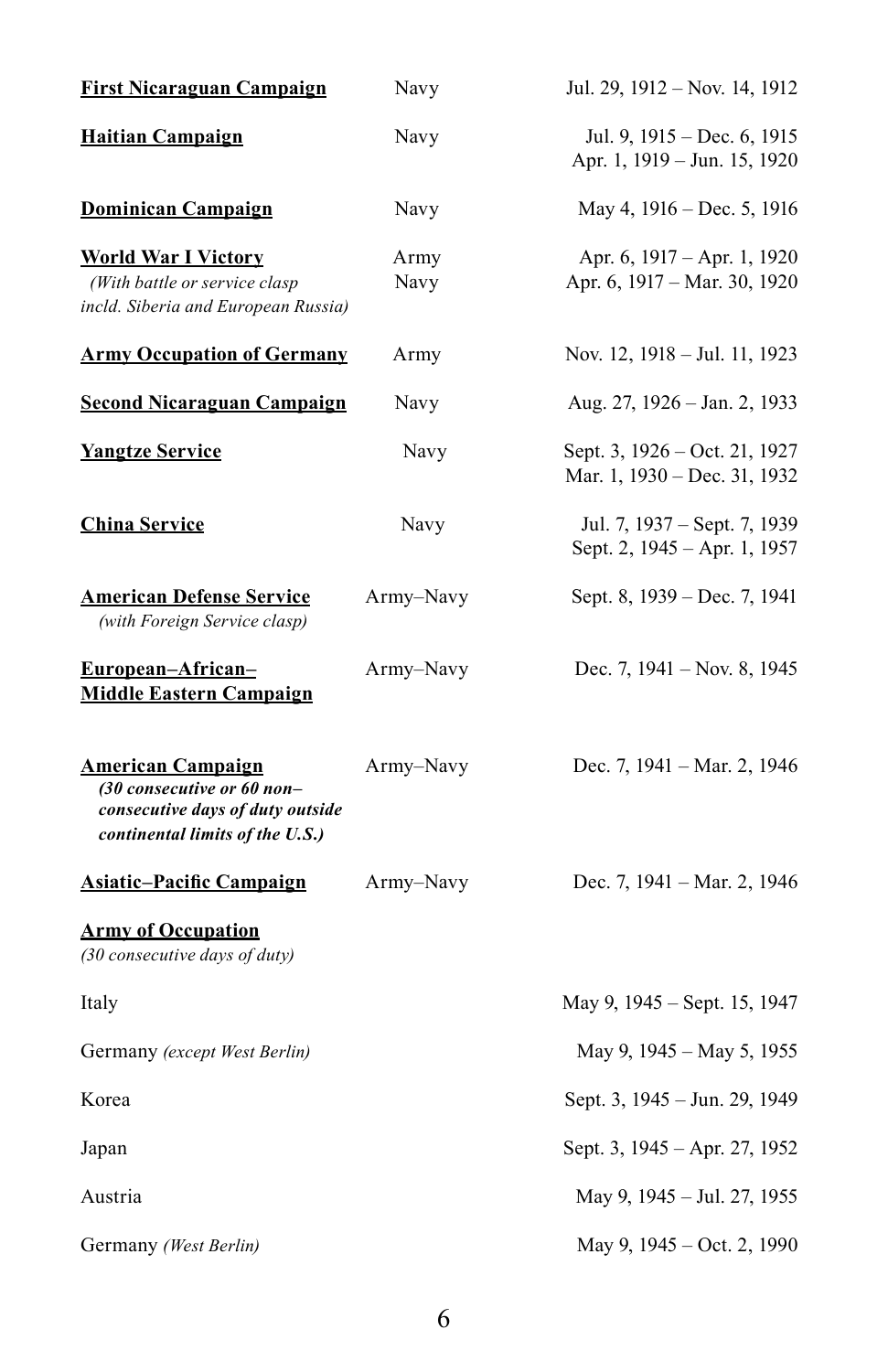## **Navy Occupation Service Medal**

| Italy                                                                                               | May 8, 1945 – Dec. 15, 1947                                  |
|-----------------------------------------------------------------------------------------------------|--------------------------------------------------------------|
| Trieste                                                                                             | May 8, 1945 – Oct. 26, 1954                                  |
| Germany (except West Berlin)                                                                        | May 8, 1945 – May 5, 1955                                    |
| Austria<br>Asiatic Pacific                                                                          | May 8, 1945 – Oct. 25, 1955<br>Sept. 2, 1945 – Apr. 27, 1952 |
| <b>Korean Service Medal</b>                                                                         | Jun. 27, 1950 – Jul. 27, 1954                                |
| <b>Navy and Marine Corps Expeditionary Medal</b>                                                    |                                                              |
| Cuban Military Operation                                                                            | Jan. 3, 1961 – Oct. 23, 1962                                 |
| Thailand Military Operation                                                                         | May 16, 1962 – Aug. 10, 1962                                 |
| Iranian, Yemen and Indian Ocean Operation                                                           | Dec. 8, 1978 – Jun. 6, 1979<br>Nov. 21, 1979 – Oct. 20, 1981 |
| Lebanon                                                                                             | Aug. 20, 1982 - May 31, 1983                                 |
| Libyan Expedition                                                                                   | Jan. 20, 1986 – Jun. 27, 1986                                |
| Persian Gulf                                                                                        | Feb. 1, 1987 – Jul. 23, 1987                                 |
| Panama (pre and post invasion)                                                                      | Apr. 1, 1988 – Dec. 19, 1989<br>Feb. 1, 1990 - Jun. 13, 1990 |
| Operation Sharp Edge – Liberia                                                                      | Aug. 5, 1990 – Feb. 21, 1991                                 |
| Operation Distant Runner – Rwanda<br>(11th Marine Expeditionary Unit USS Peleliu)                   | Apr. 7 – 18, 1994                                            |
| <u>Vietnam Service Medal</u>                                                                        | Jul. 4, 1965 – Mar. 28, 1973<br>Apr. $29 - 30$ , 1975        |
| <b>Armed Forces Expeditionary Medal</b><br>(30 consecutive days or 60 non–consecutive days of duty) |                                                              |
| Lebanon                                                                                             | Jul. 1, 1958 – Nov. 1, 1958                                  |
| Taiwan Straits                                                                                      | Aug. 23, 1958 – Jan. 1, 1959                                 |
| Quemoy and Matsu Islands                                                                            | Aug. 23, 1958 – Jun. 1, 1963                                 |
| Vietnam                                                                                             | Jul. 1, 1958 – Jul. 3, 1965                                  |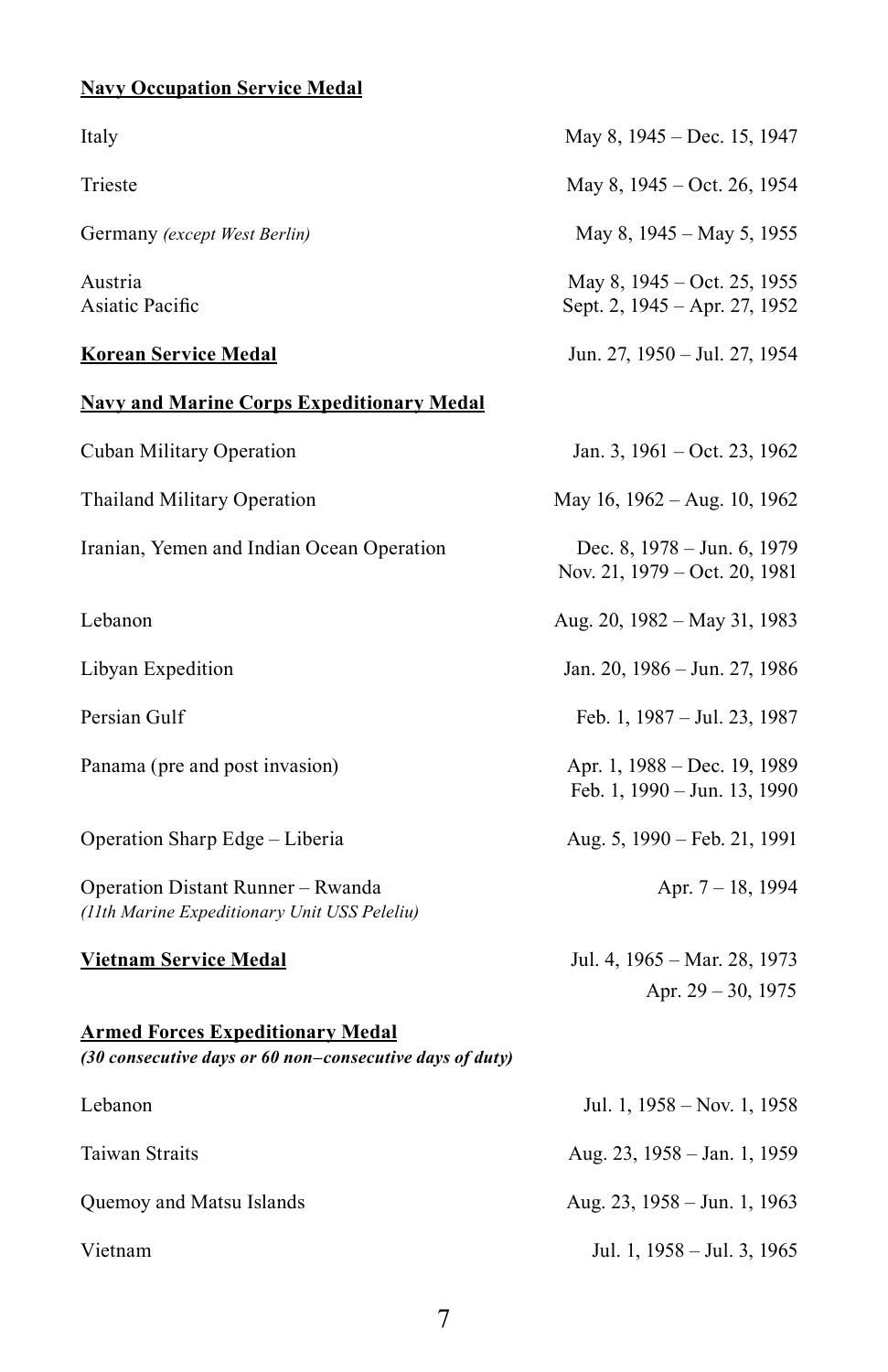| Congo                                                                                                                       | Jul. 14, 1960 - Sept. 1, 1962  |
|-----------------------------------------------------------------------------------------------------------------------------|--------------------------------|
| Laos                                                                                                                        | Apr. 19, 1961 – Oct. 7, 1962   |
| Berlin                                                                                                                      | Aug. 14, 1961 – Jun. 1, 1963   |
| Cuba                                                                                                                        | Oct. 24, 1962 – Jun. 1, 1963   |
| Congo                                                                                                                       | Nov. $23 - 27$ , 1964          |
| Dominican Republic                                                                                                          | Apr. 23, 1965 – Sept. 21, 1966 |
| Korea                                                                                                                       | Oct. 1, 1966 – Jun. 30, 1974   |
| Cambodia                                                                                                                    | Mar. 29, 1973 – Aug. 15, 1973  |
| Thailand<br>(only those in direct support of Cambodia)                                                                      | Mar. 29, 1973 – Aug. 15, 1973  |
| Operation Eagle Pull – Cambodia<br>(includes evacuation)                                                                    | Apr. 11 – 13, 1975             |
| Operation Frequent Wind-Vietnam<br>(includes evacuation)                                                                    | Apr. 29 – 30, 1975             |
| Mayaguez Operation                                                                                                          | May 15, 1975                   |
| El Salvador                                                                                                                 | Jan. 1, 1981 – Feb. 1, 1992    |
| Lebanon                                                                                                                     | Jun. 1, 1983 – Dec. 1, 1987    |
| Operation Urgent Fury – Grenada                                                                                             | Oct. 23, 1983 – Nov. 21, 1983  |
| Eldorado Canyon - Libya                                                                                                     | Apr. 12 – 17, 1986             |
| Operation Earnest Will – Persian Gulf<br>(only those participating in, or in direct support)                                | Jul. 24, 1987 – Aug. 1, 1990   |
| Operation Just Cause - Panama<br>(USS Vreeland & other SVS-designated<br>aircrew mbrs. outside the Conus in direct support) | Dec. 20, 1989 – Jan. 31, 1990  |
| United Shield - Somalia                                                                                                     | Dec. 5, 1992 – Mar. 31, 1995   |
| Operation Restore Hope - Somalia                                                                                            | Dec. 5, 1992 – Mar. 31, 1995   |
| Operation Uphold Democracy - Haiti                                                                                          | Sept. 16, 1994 – Mar. 31, 1995 |
| Operation Joint Endeavor – Bosnia,<br>Croatia, the Adriatic Sea & airspace.                                                 | Nov. 20, 1995 - Dec. 19, 1996  |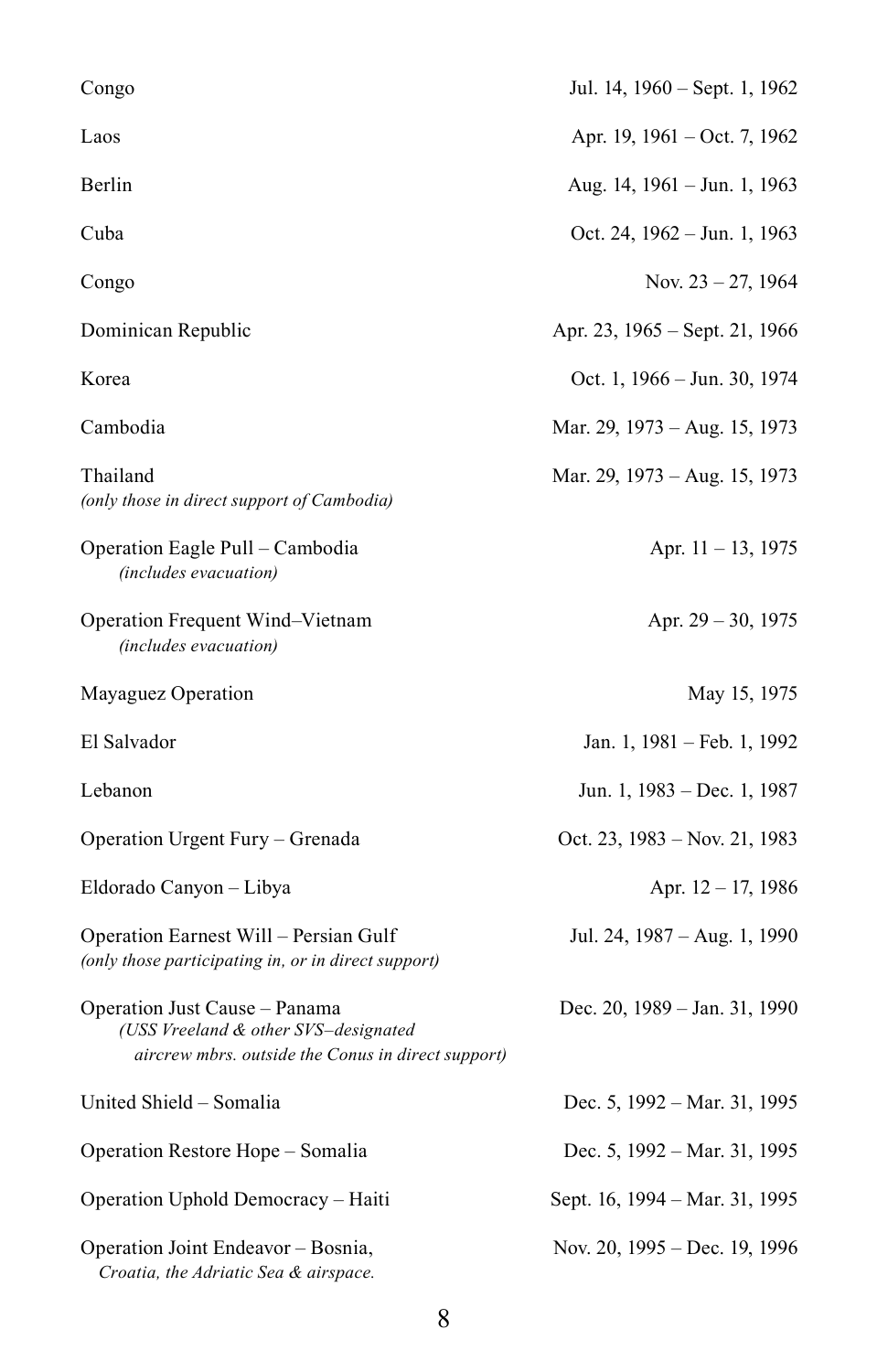| Operation Vigilant Sentinel - Iraq,<br>Saudi Arabia, Kuwait, & Persian Gulf.                                                                                               | Dec. 1, 1995 – Feb.15, 1997   |
|----------------------------------------------------------------------------------------------------------------------------------------------------------------------------|-------------------------------|
| Operation Southern Watch -Iraq,<br>Saudi Arabia, Kuwait, Persian Gulf, Bahrain,<br>Qatar, UAE, Oman, Gulf of Oman W of 62°E<br>Long., Yemen, Egypt, & Jordan.              | Dec. 1, 1995 – Mar. 18, 2003  |
| Operation Maritime Intercept – Iraq,<br>Saudi Arabia, Kuwait, Red Sea, Persian Gulf<br>Gulf of Oman W of 62°E Long., Bahrain,<br>Qatar, UAE, Oman, Yemen, Egypt, & Jordan. | Dec. 1, 1995 – Mar. 18, 2003  |
| Operation Joint Guard - Bosnia,                                                                                                                                            | Dec. 20, 1996 – Jun. 20, 1998 |
| Croatia, Adriatic Sea & airspace.                                                                                                                                          |                               |
| Operation Northern Watch – Iraq,<br>Saudi Arabia, Kuwait, Persian Gulf W of 56°<br>E Long., and Incirlik AB, Turkey<br>(only pers. TDY to ONW)                             | Jan. 1, 1997 – Mar. 18, 2003  |
| Operation Joint Forge<br>Bosnia - Herzegovina, Croatia,<br>Adriatic Sea at airspace.                                                                                       | Jun. 21, 1998 – Mar. 23, 1999 |
| Operation Desert Thunder – Iraq,<br>Saudi Arabia, Kuwait, Bahrain,<br>Qatar, UAE, Oman, Yemen, Egypt,<br>Jordan, Persian Gulf, Gulf of Oman,<br>Red Sea support.           | Nov. 11, 1998 – Dec. 22, 1998 |
| Operation Desert Fox - Iraq,<br>Saudi Arabia, Kuwait, Bahrain,<br>Qatar, UAE, Oman, Yemen, Egypt,<br>Jordan, Persian Gulf, Gulf of Oman,<br>USN Red Sea support.           | Dec. 16, 1998 - Dec 22, 1998  |
| <b>Southwest Asia Service Medal</b>                                                                                                                                        |                               |
| Operation Desert Shield/<br><b>Operation Desert Storm</b><br>(combat areas of operation only)                                                                              | Aug. 2, 1990 – Nov. 30, 1995  |
| Personnel assigned to support units<br>serving in Israel, Egypt, Turkey,<br>Syria, Jordan                                                                                  | Jan. 17, 1991 - Apr. 11, 1991 |
| <b>Kosovo Campaign Medal</b>                                                                                                                                               |                               |
| Operation Allied Force -<br>Kosovo Air Campaign                                                                                                                            | Mar. 24, 1999 - Jun. 10, 1999 |